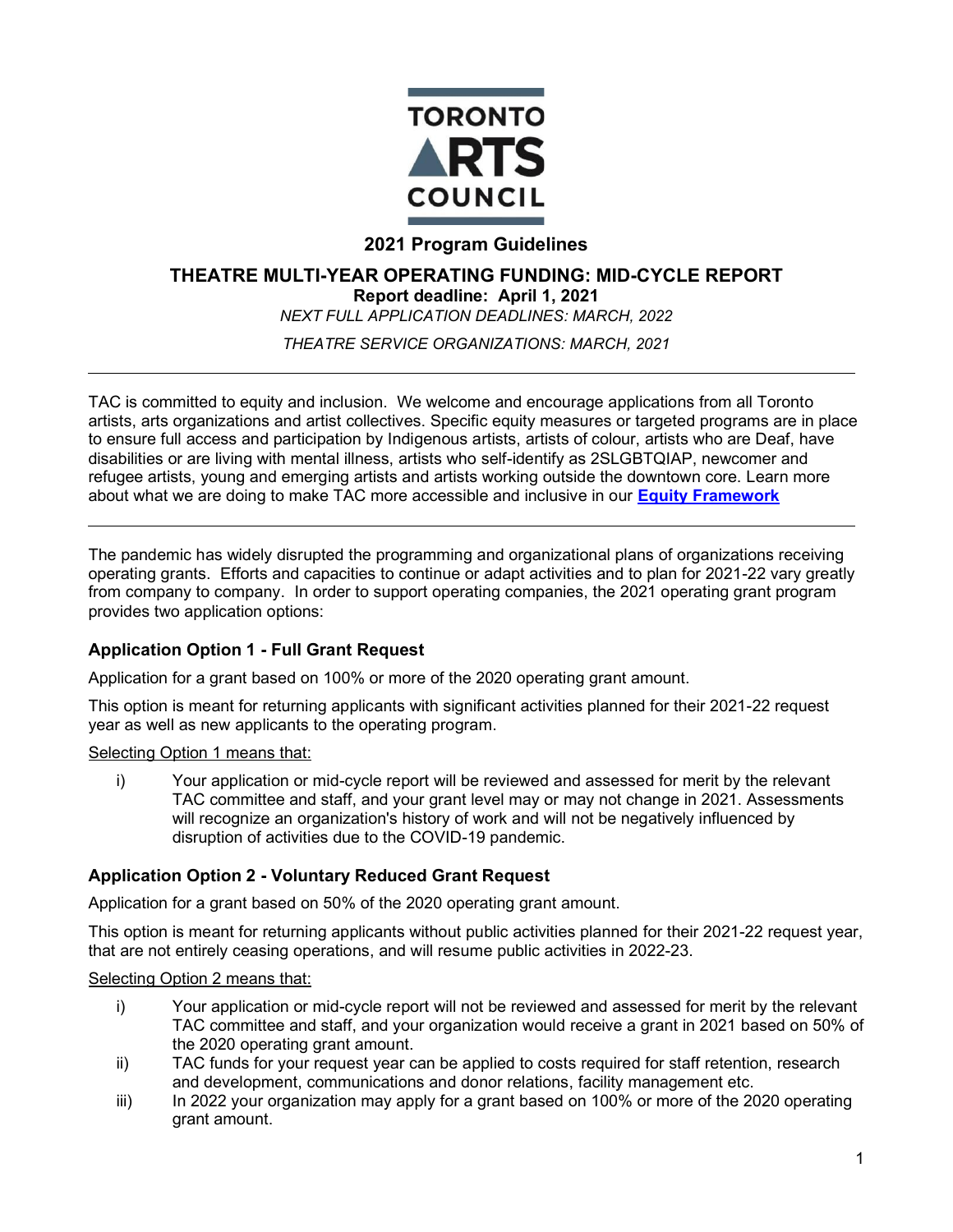### **GOALS**

Toronto Arts Council provides funding support to outstanding artists and arts organizations that contribute to the cultural life of the City of Toronto. TAC is committed to artistic excellence, innovation, and accessibility, and supports a wide spectrum of artistic endeavour and a range of activity that makes the City of Toronto one of the leading cultural centres in Canada. Through its support, TAC cultivates a richer engagement between artists and audiences and reflects the City of Toronto through the diversity of artists, arts communities and audiences that it serves.

#### **OBJECTIVES**

The Theatre Program provides Multi-Year Operating support to professional non-profit theatre organizations engaged in the creation, production and presentation of theatre, and other activities that contribute to the development of theatre, theatre artists, and theatre audiences in Toronto. The program aims to encourage long-term vision and planning and to provide stability for theatre organizations. Funding through this program supports both operations and programming. The City of Toronto supports this program through a funding allocation approved annually by Toronto City Council. In addition to the objectives stated above, the Theatre Program is strongly committed to the development and performance of works by Canadian artists.

#### **ELIGIBILITY REQUIREMENTS**

- be non-profit;
- $\bullet$  be a professional<sup>1</sup> Theatre organization;
- be located in the City of Toronto and have a significant portion of its activities occurring within the City;
- have been in operation for at least four years;
- have a demonstrated record of regular, ongoing programming;
- have received Annual Operating funding through TAC's Theatre program for at least the past two years;
- have a viable administrative structure;
- be governed by a Board of Directors or other body responsible for the organization;
- have stable artistic, organizational and board leadership with plans in place for any transition;
- have sound financial management and balanced budgets over time;
- submit verification of financial results of the last completed fiscal year:
	- for requests over \$30,000, audited financial statements are required;
	- for requests of \$30,000 or less, if annual operating revenues are \$100,000 or more, a review engagement is required (or, if available, audited financial statements);
	- for requests of \$30,000 or less, if annual operating revenues are under \$100,000, unaudited financial statements that include a balance sheet and a statement of income and expenses is required (or, if available, audited financial statements or a review engagement);

<sup>&</sup>lt;sup>1</sup> TAC recognizes that due to systemic barriers within the broader arts community (e.g. limited mainstream presentation opportunities for artists from equity-seeking communities) that some flexibility may be required in interpreting eligibility criteria to take into account equivalent professional experience and contexts. Potential applicants from equity-seeking communities are encouraged to discuss their eligibility with the program manager in advance of submitting an application.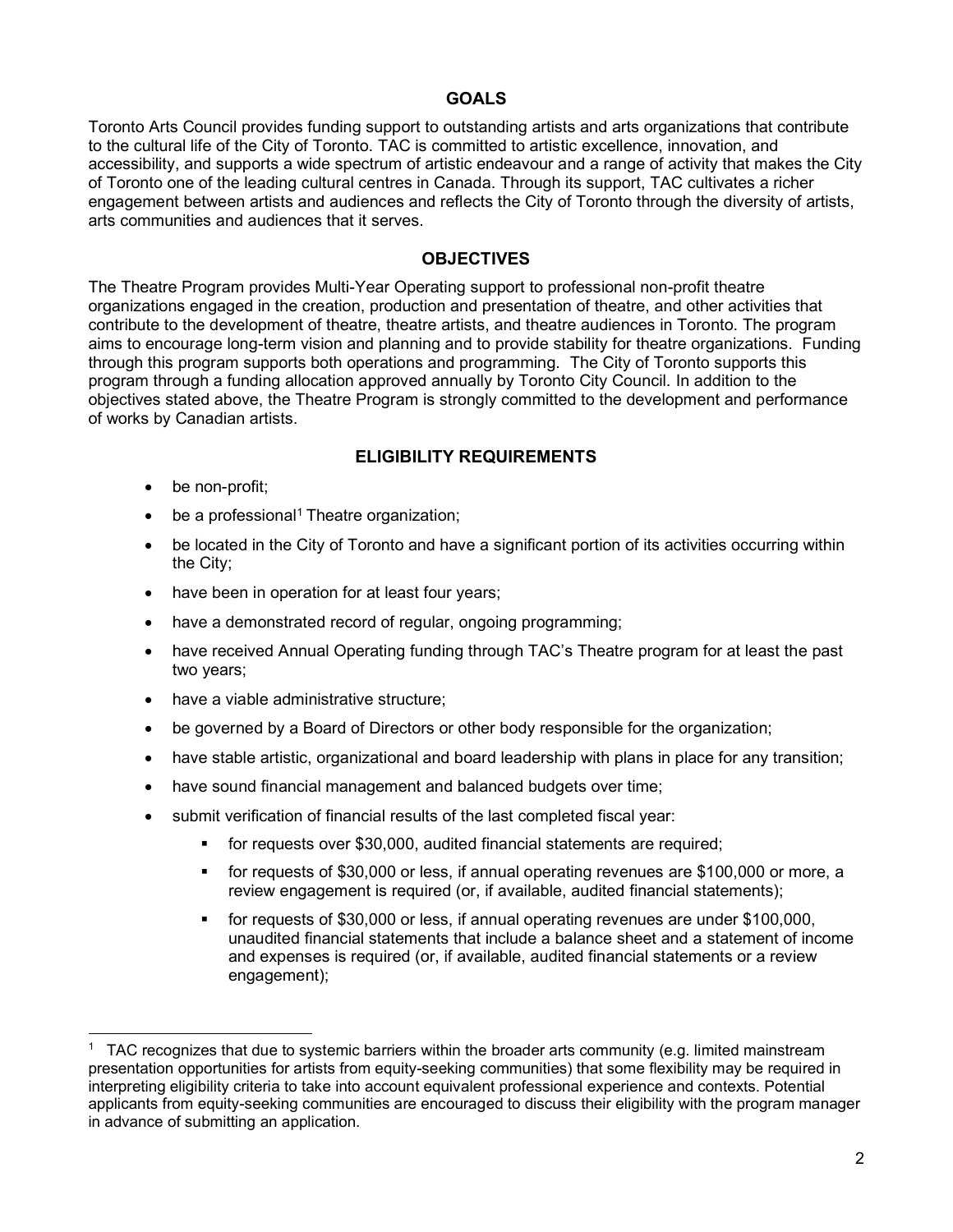• demonstrate a range of revenue sources on an annual basis, including earned, government and private sector revenues.

Applicants to the Multi-Year Operating program must speak to Theatre Program Manager prior to completing an application form to ensure that they are eligible to apply.

Organizations may receive only one grant per calendar year through the Theatre program and may not apply to other TAC discipline programs. However, TAC offers other types of granting opportunities through its *Strategic Initiatives* envelope, and operating grant recipients may be eligible to apply to one of these programs. Please consult TAC's website for other granting opportunities. Operating grant recipients may receive a maximum of one additional grant per calendar year and must submit a final report on that project before applying to another program in the *Strategic Initiatives* envelope.

# **VALUE OF GRANT**

TAC does not fund 100% of an applicant's budget. Applicants must show a range of revenue sources, including earned, government and private sector revenues. Applicants may receive less than the full amount requested.

These grants contribute to the artistic and administrative costs associated with an organization's ongoing theatre activities.

TAC does not provide funding for capital projects (e.g. equipment, renovations, purchase of buildings), fundraising events/projects or deficit reduction. Exception: TAC funds may be used towards the purchase of equipment and software to achieve the goals of the organization during the COVID pandemic. This may include but is not limited to electronics, workspace materials and health and safety items.

## **APPLICATION PROCESS**

Applicants are required to register and submit the application, including the required support material, on TAC Grants Online [\(https://tac.smartsimple.ca\)](https://tac.smartsimple.ca/). **[Applications must be su](https://tac.smartsimple.ca/)bmitted no later than 11:59 pm on the deadline date.** TAC does not accept applications by any other means of delivery. You will receive a confirmation email when your application is submitted. Check your spam/junk mail folder if it doesn't arrive in your in-box.

You will enter your Financial and Statistical data online at CADAC (Canadian Arts Database/Données sur les arts au Canada) [www.thecadac.ca. Financial sta](http://www.thecadac.ca/)tements must also be submitted to CADAC and a copy uploaded in PDF form with your application.

#### **SUPPORT MATERIAL**

All applicants may upload promotional materials produced by their organization in relation to its last year's activities (e.g. brochures) and/or press clippings (maximum 6 pages). Accepted file format – PDF.

Applicants currently receiving TAC Multi-Year Operating support should not submit audio-visual material.

## **ASSESSMENT PROCESS**

Applications are reviewed first for eligibility by a TAC Grants Program Manager. TAC's Theatre Committee then assesses all eligible theatre applications. Grant recommendations are approved by the TAC board of directors.

TAC's Theatre Committee is a volunteer committee of practicing theatre artists and other theatre professionals. Members are selected on the basis of their familiarity with and specialized expertise in a broad spectrum of theatre forms, styles and practices and their direct experience in Toronto's theatre community. TAC strives to ensure fair representation of gender and diverse cultural communities on its adjudication committees and grant review panels. Theatre organizations are invited to nominate peers interested in serving on TAC's Theatre Committee. These nominations should be submitted in writing. Committee members serve maximum three-year terms.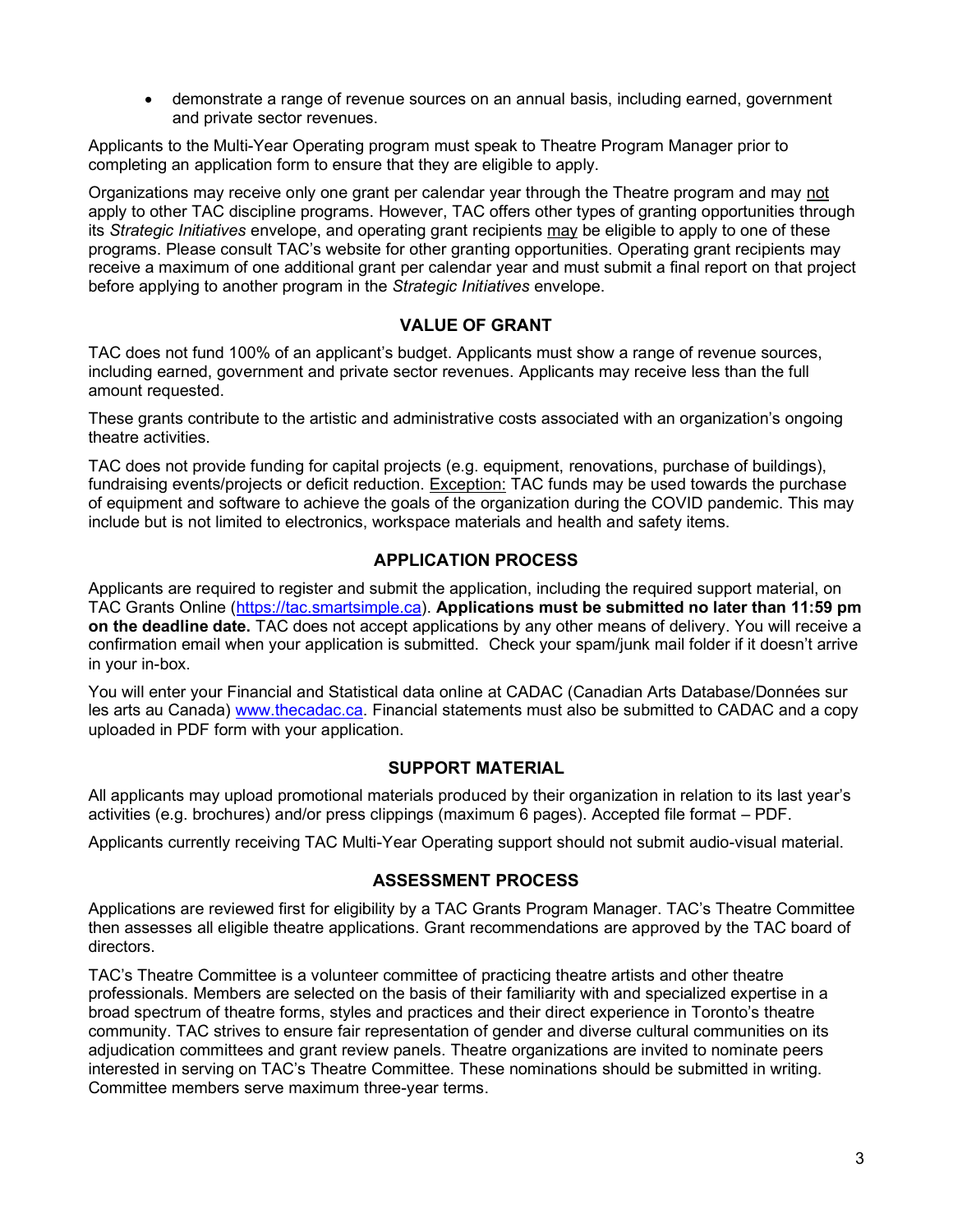Multi-Year Operating funding is recommended only at the discretion of the Theatre Committee. First-time applicants should be aware that approval is not automatic solely on the basis of meeting the general eligibility requirements. The Theatre Committee reserves the right to transfer applicants that do not meet the standard required to receive Multi-Year support to TAC's Annual Operating program.

Included in the [Equity Framework](http://www.torontoartscouncil.org/reports-and-resources/toronto-arts-council-equity-framework/) is an **[Equity Pr](http://www.torontoartscouncil.org/reports-and-resources/toronto-arts-council-equity-framework/)iority Policy,** which states that if there are multiple wellassessed applications of equal merit in an adjudication round but insufficient funds in the grants budget to support all deserving candidates, applications proposed by applicants that self-identify as belonging to one of Toronto Arts Council's equity priority groups or that primarily involve or serve artists from these groups will be prioritized.

## **ASSESSMENT CRITERIA**

The Theatre Committee evaluates all organizations applying for Multi-Year Operating funding using the following assessment criteria in the context of each applicant's stated mandate and direction, available resources and stage of development, and the geographic, cultural and artistic environments in which it works. TAC's equity focused criteria represent 20% of an applicant's overall assessment in the evaluation process for operating grants.

## **1. Artistic Assessment Criteria:**

# **I. Artistic Quality**

In assessing Artistic Quality, consideration is given to:

- The vitality of the organization's mandate and vision.
- The relationship of the mandate and vision to the organization's achievements, initiatives and goals.
- The levels of artistry achieved through the organization's artistic activities, which may include creation, production, presentation, performance, design, writing, exhibition, programming, etc.

## **II. Development of the Art Form**

In assessing the contribution the organization makes to the development of the art form, consideration is given to:

- The level of commitment to the development of Canadian work through creation, production, presentation, exhibition and/or programming.
- The role of the organization in the development of the artistic field.

## **III. Role and Relevance in the Artistic Community**

In assessing the organization's role and relevance in the artistic community, consideration is given to:

- The organization's relationships with artists and/or other arts organizations, which may include resource-sharing, creative collaborations, providing opportunities for networking and professional development, etc.
- The support the organization gives to artists in Toronto by providing opportunities for performance, exhibition, screenings, networking, professional development, and/or other types of support.

## **IV. Equity Implementation**

• TAC has further adopted specific equity-focused assessment criteria to evaluate the extent to which an applicant organization reflects the diversity of its local community and the City of Toronto in its artistic programming, particularly with regards to the inclusion and engagement of Indigenous people, persons of colour, persons who are Deaf, have disabilities or are living with mental illness, and persons who self-identify as 2SLGBTQIAP.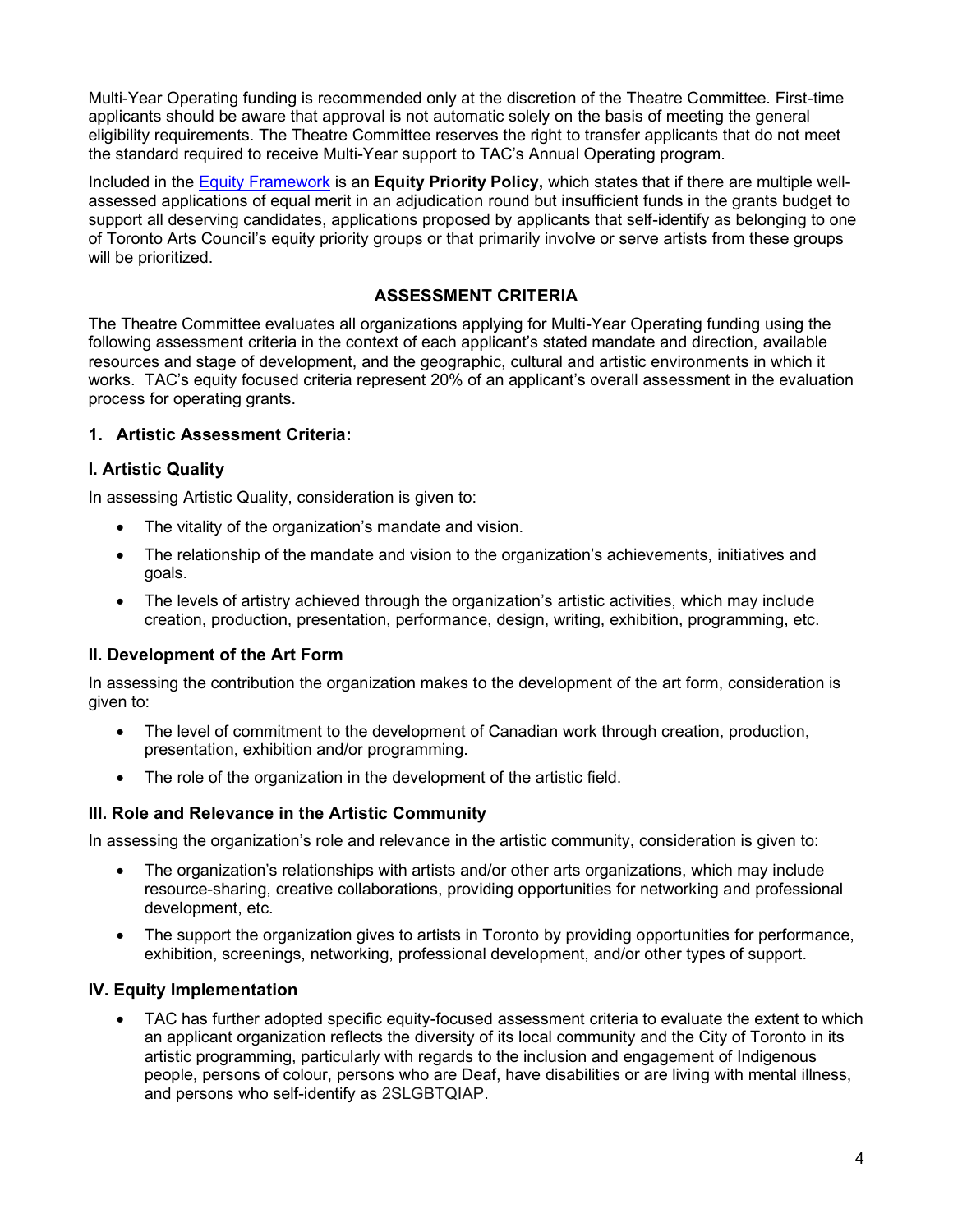# **2. Organziational Assessment Criteria:**

# **I. Public Impact**

In assessing the organization's public impact, consideration is given to:

- The organization's ability to describe its current audience and its level of commitment to develop an audience that reflects the community it serves.
- The organization's ability to recognize and cultivate potential new audiences and develop marketing plans to support this.
- The ways in which the organization engages its audience through outreach and audience development activities such as artists' talks, Q&As, pre- and post-performance talks, lecturedemonstrations, etc.
- The organization's ability to gain support from the wider community in the form of sponsorships, partnerships, volunteers, etc.

# **II. Financial and Administrative Viability**

In assessing the organization's financial and administrative health and operations, consideration is given to:

- An appropriate allocation of human and financial resources to fulfill the organization's plans.
- The stability of the organization, demonstrated by its retention of staff and strategies for ensuring succession planning.
- A budget that is realistic and shows a range of earned, private and government revenue.
- A demonstration through past performance of the organization's ability to secure the resources necessary to carry out its work.
- A demonstration through past performance that the organization can respond to changes in its financial circumstances.
- If the organization has a deficit, the effectiveness of the plans that are in place to reduce the deficit and to improve and strengthen financial planning.
- A governing body of the organization that reflects the community served by the organization and is committed to the well-being of the organization.

## **III. Equity Implementation**

TAC has further adopted specific equity-focused assessment criteria to evaluate the extent to which an applicant organization reflects the diversity of its local community and the City of Toronto in its operations, particularly with regards to the inclusion and engagement of Indigenous people, persons of colour, persons who are Deaf, have disabilities or are living with mental illness, and persons who self-identify as 2SLGBTQIAP.

# **NOTIFICATION**

Applicants will be notified by email when the results are available, and will be able to log in to *TAC Grants Online* to receive their results. Notification will be received within three months of the deadline date.

Applicants to the Multi-Year program will be transferred to TAC's Annual Operating program if they do not meet the standard required to receive Multi-Year support.

# **PAYMENT OF GRANTS AND REPORTING REQUIREMENTS**

Successful applicants will receive a Letter of Understanding with their grant notification letter. The Letter of Understanding will detail the terms and conditions of the grant, including interim reports. Grant payment will not be released until the signed Letter of Understanding has been uploaded to TAC Grants Online.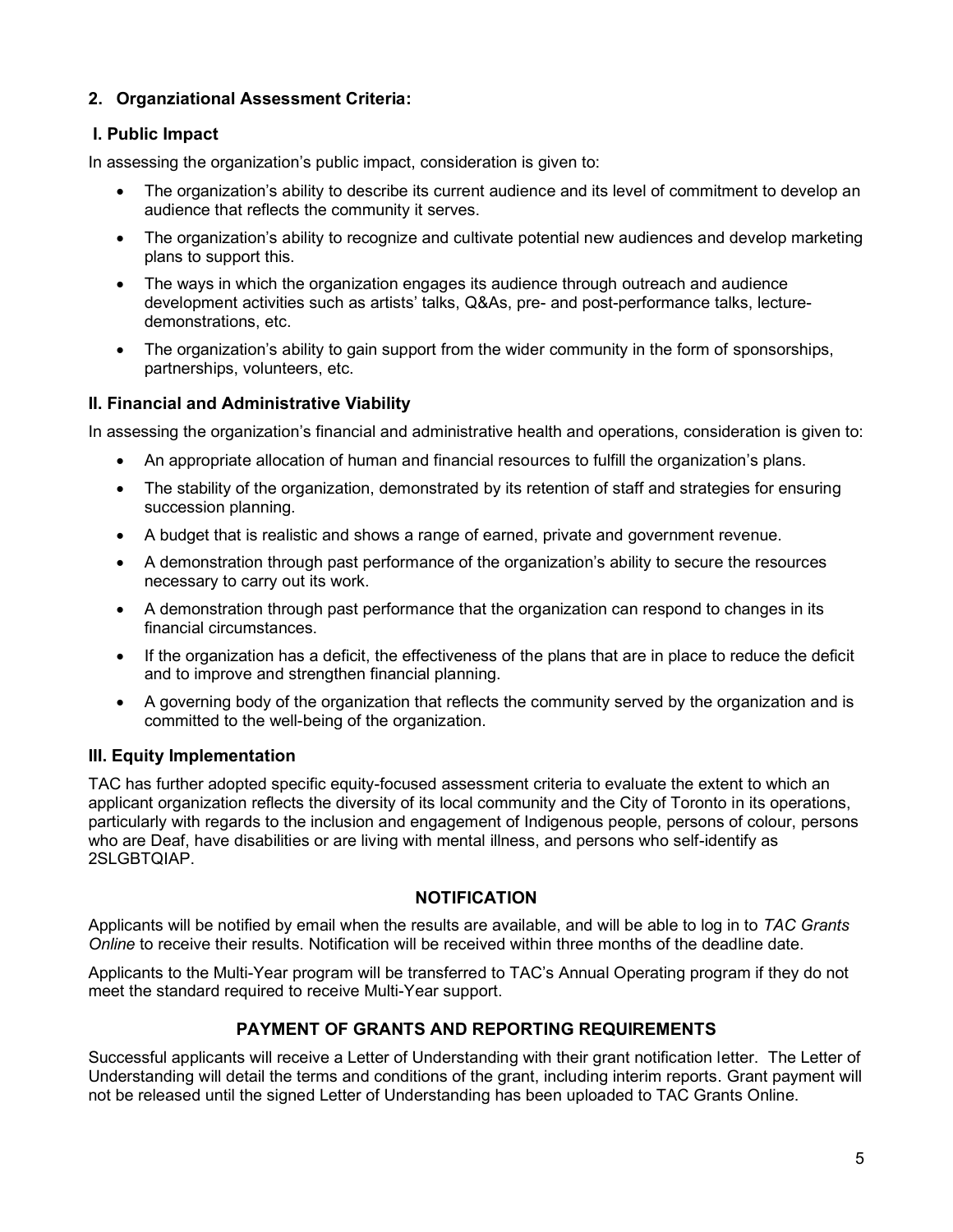Toronto Arts Council has moved to electronic payments. If your application is approved, you will be required to enter the bank account information of the grant recipient that corresponds to the Applicant Name on your Notification Letter. Bank information is submitted along with your Letter of Understanding and other Notification Letter Requirements.

Multi-year grants will be paid in three, equal, annual installments. Release of the first installment is contingent upon receipt of the signed Letter of Understanding and fulfillment of any conditions specified in the Letter of Understanding. Release of the second and third-year payments will be contingent on the organization fulfilling the interim reporting requirements that will be outlined in the grant notification letter.

Amounts approved for an organization may change over the multi-year period if:

- the organization does not carry out its planned program of activities.*\**
- the organization undergoes major changes in artistic and/or administrative direction or personnel or a major disruption of activities is predicted.*\**
- the organization fails to meet its obligations as a grant recipient, including the requirement to submit reports to TAC and comply with the acknowledgement policy.
- TAC is unable to fulfill its funding commitments due to a reduction in its grants budget.
- TAC receives an increase to its grants budget and new monies become available to the Dance program during the multi-year cycle.

*\*Note: impacts on planned programs or disruption of activities due to the COVID pandemic will be taken into consideration.*

# **ACKNOWLEDGEMENT OF TORONTO ARTS COUNCIL SUPPORT**

Grant recipients must include visual acknowledgement of TAC support in all promotional materials, advertising and programs of performances or works related to the grant. The TAC logo may be downloaded from TAC's website; specifications for the size and placement of the logo should be commensurate with that of other donors or sponsors that have provided comparable financial support.

# **REPAYMENT OF GRANT**

The grant must, on the request of TAC, be repaid (in whole or in part) to TAC, if the grant recipient:

- breaches any of the terms and conditions of the grant;
- knowingly provides false information in the grant application;
- uses the grant for purposes not approved by TAC;
- ceases operating;
- ceases to operate as a non-profit organization;
- winds up or dissolves;
- commences or has commenced against it any proceedings in bankruptcy, or is adjudged a bankrupt;
- breaches any of the provisions of the Ontario Human Rights Code in its operations.

## **CITY OF TORONTO ANTI-RACISM, ACCESS AND EQUITY POLICY**

The City of Toronto requires that all successful organizations adopt a policy of non-discrimination as a condition of receiving a grant or other support from the City.

All successful organizations will be required to submit a signed Declaration of Compliance with Anti-Harassment/Discrimination Legislation and City Policy.